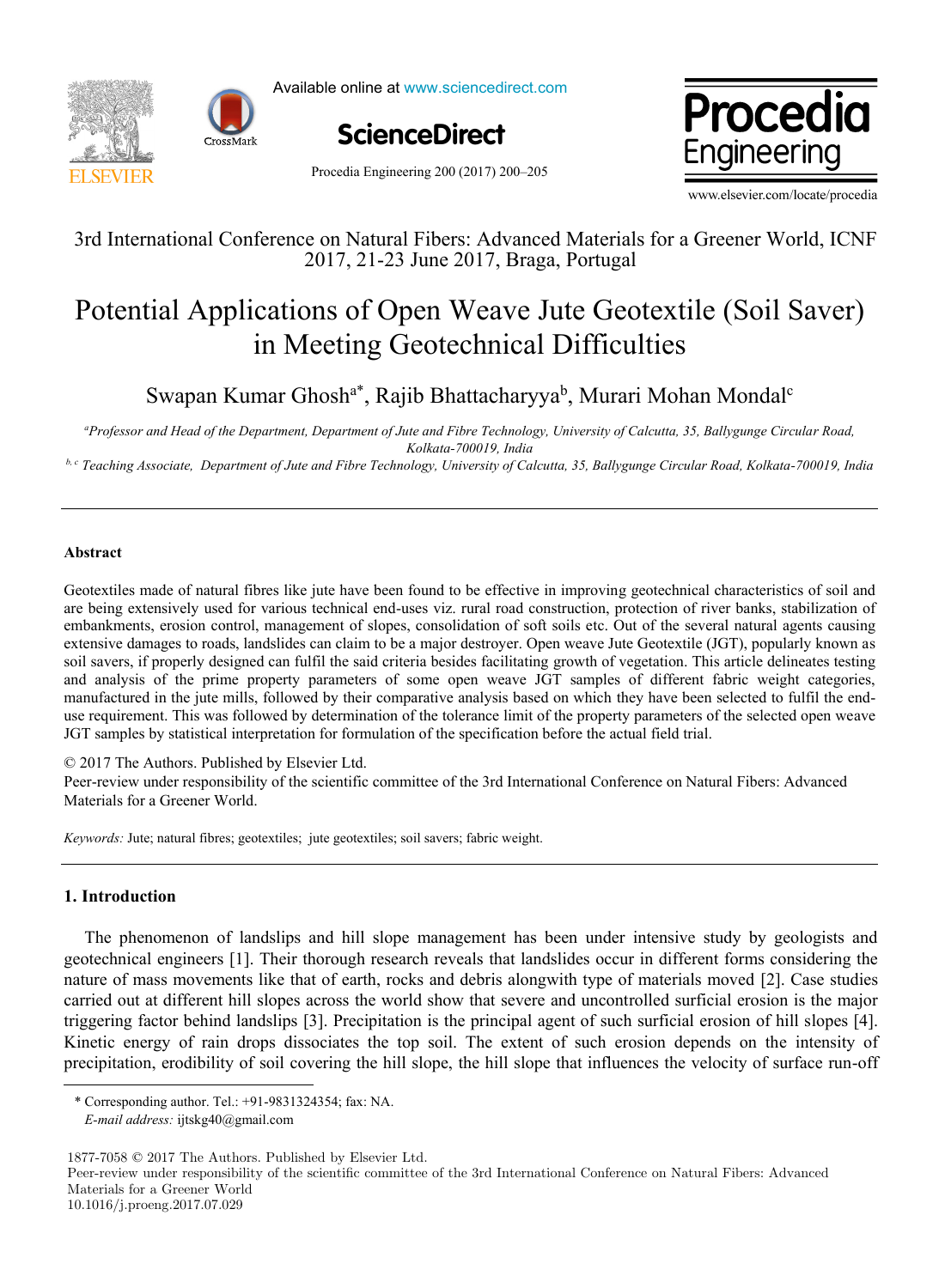and migration of detached soil particles. Deforestation is considered as the major contributing factor to erosion [5]. The detached soil particles and debris are carried by the run-off and get deposited at the slope-bottom foothill choking the natural drainage. The present global trend to combat soil erosion in all types of soil is to go in for bioengineering measures which are essentially nature's involvement in controlling landslips. Open weave JGT manufactured from jute rove and having a three-dimensional structure, when laid on the slope surface initially gives protection against soil disintegration due to rain splash as a partial soil cover [6].

Open weave JGT has got triple advantages. Firstly, its weft yarns pose successive hurdles on the path of the sheet flow and will thus reduce the flow velocity at every crossing on its way down the slope. Secondly, the pores of the fabric will help better water absorption due to temporary stagnation of water within the pore spaces. Lastly, growth of vegetation will be more lucid if there are openings in the fabric. Keeping in mind about reduction of the velocity of the run-off at an optimum level and the extent to which jute yarn bundles in open weave JGT can withstand a certain velocity of surface run-off considering its extensibility and tensile strength for a specified opening as per the end-use requirements, design methodology of the open weave JGT has been framed and subsequently asked the various Jute Mills to manufacture the fabric samples. The open weave JGT samples, produced and supplied by the different Jute Mills, have been tested and analysed by the Geotextile Laboratory, Department of Jute and Fibre Technology, University of Calcutta. The comparative analysis of the results of different tests carried out with the produced JGT samples has been performed based on which three different open weave JGT soil savers of different area densities measured have been optimized and selected. This was followed by determination of the tolerance limit of the prime property parameters of the optimized and selected open weave JGT samples by statistical interpretation for formulation of the specification before the actual field trial in the field of hill slope management.

# **Nomenclature**

JGT jute geotextile GSM gram per square meters AWRP Average Weighted Ranking Procedure

#### **1.2 Results and Conclusions**

 As per the plan of the work, nine numbers of open weave JGT samples having three fabric weight ranges, viz., 450 -550 gsm, 550 – 650 gsm and 650 – 750 gsm have been produced from a commercial Jute Mill. The test results are shown in tables 1 (a to c) respectively.

Table 1(a). Physical, mechanical and porometry properties of the open weave JGT samples within the gsm range 450-550.

| Parameters                             |               |                                                   | Physical Property               |                   |                                                        | Mechanical and Porometry Properties          |                        |  |  |
|----------------------------------------|---------------|---------------------------------------------------|---------------------------------|-------------------|--------------------------------------------------------|----------------------------------------------|------------------------|--|--|
| $\overline{\phantom{0}}$<br>Sample No. | Width<br>(cm) | Converted<br>Mass $\omega$ 20%<br>moisture regain | Ends/dm<br>$\times$<br>Picks/dm | Thickness<br>(mm) | Tensile Strength<br>$(kN/m)$ .<br>[Warp $\times$ Weft] | Elongation<br>$(\%)$<br>[Warp $\times$ Weft] | Open<br>Area<br>$(\%)$ |  |  |
| 01.                                    | 122.0         | 467.00                                            | $7.0 \times 5.0$                | 3.81              | $7.00 \times 4.66$                                     | $10.0 \times 8.0$                            | 51.11                  |  |  |
| 02.                                    | 122.0         | 482.22                                            | $7.0 \times 5.0$                | 4.62              | $6.34 \times 5.74$                                     | $11.0 \times 12.0$                           | 55.87                  |  |  |
| 03.                                    | 122.0         | 536.00                                            | $7.0 \times 5.0$                | 4.96              | $4.85 \times 5.55$                                     | $16.0 \times 16.0$                           | 51.10                  |  |  |

Table 1(b). Physical, mechanical and porometry properties of the open weave JGT samples within the gsm range 550-650.

| Parameters                      |               |                                                       | <b>Physical Property</b> |                   | Mechanical and Porometry Properties                    |                                    |       |                     |  |  |
|---------------------------------|---------------|-------------------------------------------------------|--------------------------|-------------------|--------------------------------------------------------|------------------------------------|-------|---------------------|--|--|
| $\longrightarrow$<br>Sample No. | Width<br>(cm) | Converted Mass<br>(a) 20%<br>moisture<br>regain(M.R.) | Ends/dm<br>Picks/dm      | Thickness<br>(mm) | Tensile Strength<br>$(kN/m)$ .<br>[Warp $\times$ Weft] | Elongation<br>[Warp $\times$ Weft] | (9/0) | Open Area<br>$(\%)$ |  |  |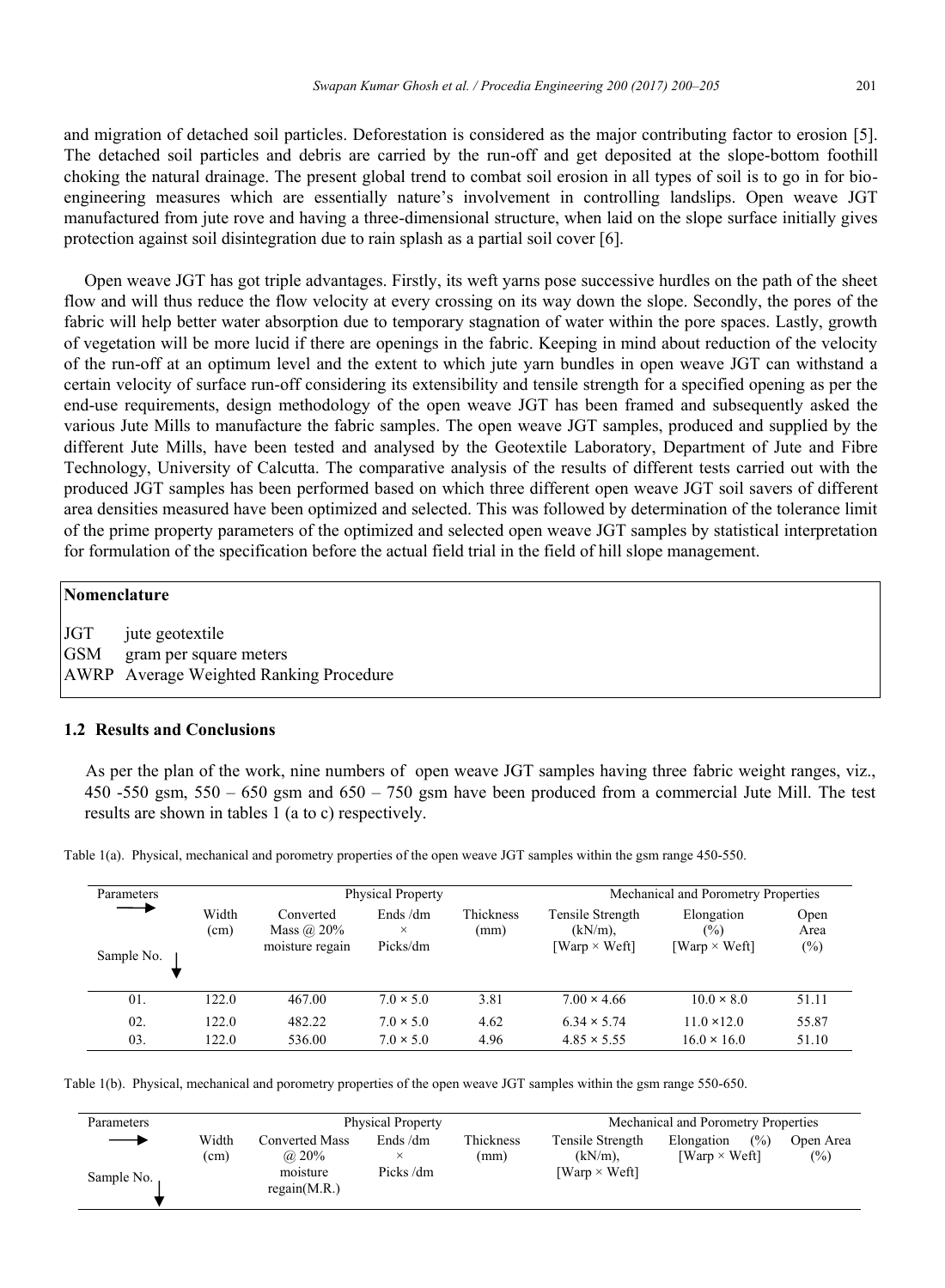| 04. | 122.0 | 593.11 | $8.0 \times 7.0$ | 5.47 | $11.76 \times 6.19$ | $7.0 \times 12.0$  | 48.00 |
|-----|-------|--------|------------------|------|---------------------|--------------------|-------|
| 05. | 122.0 | 606.00 | $1.5 \times 6.5$ | 4.52 | $9.23 \times 6.00$  | $10.0 \times 10.0$ | 51.50 |
| 06. | 122.0 | 633.00 | $8.0 \times 6.5$ | 4.69 | $14.07 \times 8.37$ | $9.0 \times 11.0$  | 41.00 |

|            |               |                                                                   |                                    |                   | Table 1(c). Physical, mechanical and porometry properties of the open weave JGT samples within the gsm range 650-750. |                                              |                     |
|------------|---------------|-------------------------------------------------------------------|------------------------------------|-------------------|-----------------------------------------------------------------------------------------------------------------------|----------------------------------------------|---------------------|
| Parameters |               |                                                                   | <b>Physical Property</b>           |                   |                                                                                                                       | Mechanical and Porometry Properties          |                     |
| Sample No. | Width<br>(cm) | <b>Converted Mass</b><br>$\omega$ 20%<br>moisture<br>regain(M.R.) | Ends $/dm$<br>$\times$<br>Picks/dm | Thickness<br>(mm) | Tensile Strength<br>$(kN/m)$ ,<br>[Warp $\times$ Weft]                                                                | Elongation<br>$(\%)$<br>[Warp $\times$ Weft] | Open Area<br>$(\%)$ |
| 07         | 122.0         | 699.00                                                            | 7.5 X 8.0                          | 4.66              | $16.86 \times 9.98$                                                                                                   | $9.0 \times 10.0$                            | 41.50               |
| 08.        | 122.0         | 713.30                                                            | 8.0 X 8.0                          | 5.30              | $14.38 \times 6.98$                                                                                                   | $8.0 \times 13.0$                            | 40.30               |
| 09.        | 122.0         | 660.00                                                            | 7.5 X 7.5                          | 5.47              | $9.05 \times 9.92$                                                                                                    | $13.0 \times 16.0$                           | 49.00               |

Values of all the dimensional and geotechnical (physical, mechanical and porometry properties etc.) property parameters obtained for all the open weave JGT samples produced in this work have been compared by the method of simple Average Weighted Ranking Procedure (AWRP) for three categories (450 – 550 gsm, 550 – 650 gsm and 650 – 750 gsm) of such JGT samples separately for optimization of different fabric property parameters. For ranking within the specified range of fabric area density, each property parameter of each sample is proportionately weighted as compared to the best values obtained in that property parameter to award ten (10) point and rest of the obtained values lower than the best value were weighted proportionately. Finally, considering all the property parameters together simple average were determined to get the rank within that class and shown in Tables 2 (a to c) (provided in annexure-1). It has been observed from the ranking method that by optimizing mechanical, porometry and fabric area density (gsm) properties the fabric sample no. 1 within gsm range  $450 - 550$ , sample no. 6 within gsm range 550 – 650 and sample no. 7 within gsm range 650 – 750 have secured the highest rank mainly due to their higher gsm property parameters. But considering the techno-economic aspect such a fabric was desperately needed to be selected which would confirm with the optimum condition as per the design as well as end use requirements with its satisfactory test results during its period of performance. Therefore, keeping techno-economic viability in mind, sample no. 2 in Table 1(a) was found to be the best amongst the other fabric samples in the gsm category 450 – 550 both in terms of its optimal test values, particularly in tensile and porometry properties, as well as costeffectiveness since its gsm was found to be lying near the mid value of its gsm category. Similarly, it has been also observed for sample no.5 in Table 1(b) lying in the gsm category  $550 - 650$  that the sample depicts optimum test results of its property parameters best fitting to the end use requirements along with comparatively lower gsm, nearing the mid value of its gsm category thereby proving its economic benefit. Almost the same picture has been obtained for sample no. 7 in Table 1(c) lying in the gsm category  $650 - 750$ . After selection of the three fabric samples of gsm 482.22, 606.00 and 699.00 respectively, their test results have been placed before the relevant Fabric Design and Engineering Committee, entrusted under the purview of this work, to furnish a full-scale specification to the different Jute Mills of West Bengal, India as well as in Bangladesh for the purpose of manufacturing of the several open weave JGT samples as per the mentioned specifications, provided in Table 3 for carrying out different field trial applications in hill slope management.

|  |  |  | Table 3. Full-scale specifications of the open weave JGT samples identified for field trial. |
|--|--|--|----------------------------------------------------------------------------------------------|
|--|--|--|----------------------------------------------------------------------------------------------|

| Construction                                                    |                                                             | Open weave jute soil saver for hill slope management |                                                     |
|-----------------------------------------------------------------|-------------------------------------------------------------|------------------------------------------------------|-----------------------------------------------------|
| Width (cm) Minimum                                              |                                                             | 122 cm $(\pm 5\%)$                                   |                                                     |
| Tensile strength $(kN/m)$<br>(Warp way $\times$ Weft way)       | $6.5 (+4\% - 2\%)$<br>$4.5(+4\%, -2\%)$                     | $8 (+4\%, -2\%)$<br>$7 (+4\%, -2\%)$                 | $8 (+4\%, -2\%)$<br>$8 (+4\%, -2\%)$                |
| Untreated Fabric weight (gsm)                                   | 500 ( $\pm$ 10%) (with thicker weft &<br>thinner warp yarn) | $600 (\pm 10\%)$                                     | $700 (\pm 10\%)$                                    |
| Ends $\times$ Picks / dm<br>Thickness (mm)                      | 6.5 $(+4, -2)$ x 4.5 $(+2, -1)$<br>4.50 ( $\pm$ 10%)        | $7 (+4, -2) \times 6 (+2, -1)$<br>5.25 ( $\pm$ 10%)  | $7 (+4, -2) \times 7 (+2, -1)$<br>5.50 ( $\pm$ 10%) |
| Elongation at break (%) Minimum<br>(Warp way $\times$ Weft way) | $\leq 10 \times 12$                                         | $\leq 10 \times 10$                                  | $\leq 9 \times 10$                                  |
| Open Area Percentage                                            | 50-65                                                       | $45 - 50$                                            | $40 - 45$                                           |
| Water Holding Capacity( $\%$ ) on dry wt.                       | 450-500                                                     | 450-500                                              | 550-600                                             |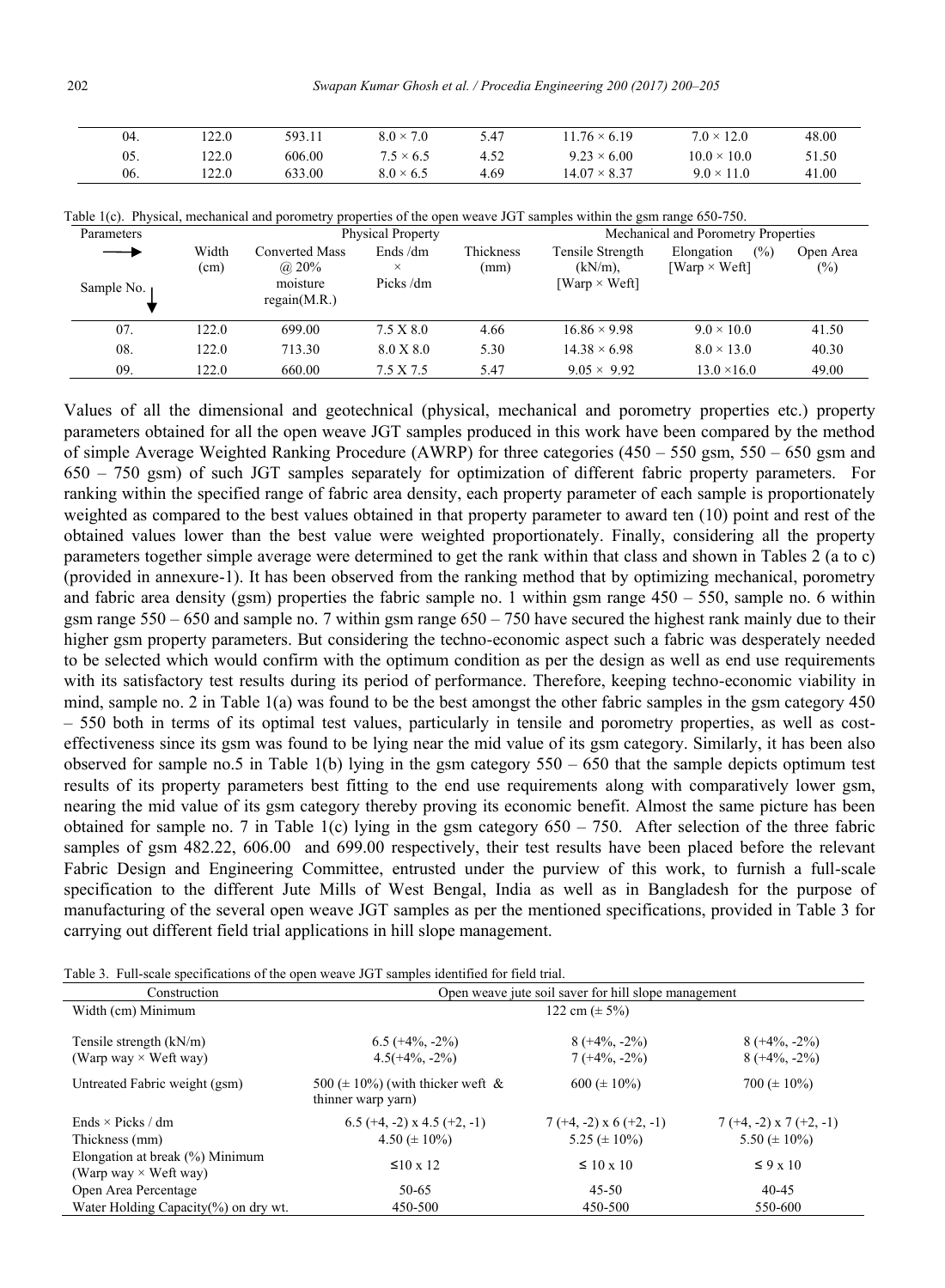Tolerance limits of the important property parameters of the open weave JGT samples (as shown in Table 4) which have been identified for the hill slope protection were calculated based on Standard Statistical Method which has been discussed hereby. The reason for determination of Tolerance Limits of the important property parameters like area density, tensile strength, porometry etc. of the open weave JGT samples may be attributed to the fact that the average values of these property parameters of the JGT samples so obtained from the different Jute Mills after testing, do not agree perfectly with the specified value which is quite natural and a regular phenomenon. Therefore, a tolerance limit has been statistically determined by which the samples with variable property parameters falling within this determined tolerance limit (as shown in Table 5) can be accepted. To elucidate this matter two numbers of prime particular property parameters such as gsm, and open area values of the open weave JGT samples had been chosen for demonstration of their tolerance limits.

Table 4. gsm values of the open weave JGT samples (450-550 gsm) produced by the different Jute Mills.

| Fabric Wt.<br>(gsm) | 467.00 | 482.22 | 536.00 | 558.00 | 627.55 | 583.00 | 495.70 | 512.30 | 500.08 | 521.00 |
|---------------------|--------|--------|--------|--------|--------|--------|--------|--------|--------|--------|
| Jute Mills          |        |        |        |        |        | 6      |        |        |        |        |

Table 5. Different gsm values and calculation of S.D.

| No. | X      | $\overline{\mathbf{x}}$ | $x-\overline{x}$ | $(x-\overline{x})^2$ |                                                 |
|-----|--------|-------------------------|------------------|----------------------|-------------------------------------------------|
|     | 467.00 |                         | $-61.29$         | 3756.46              |                                                 |
| 2.  | 482.22 |                         | $-46.07$         | 2122.44              |                                                 |
| 3.  | 536.00 |                         | 07.71            | 59.44                | S.D.= $\sqrt{\Sigma(x-\overline{x})^2} / (n-1)$ |
| 4.  | 558.00 |                         | 29.71            | 882.68               | $= 16.42$                                       |
| 5.  | 627.55 | 528.29                  | 99.26            | 9852.55              |                                                 |
| 6.  | 583.00 |                         | 54.71            | 2993.18              |                                                 |
| 7.  | 495.70 |                         | $-32.59$         | 1062.11              |                                                 |
| 8.  | 512.30 |                         | $-15.99$         | 255.68               |                                                 |
| 9.  | 500.08 |                         | $-28.21$         | 795.80               |                                                 |
| 10. | 521.00 |                         | $-07.29$         | 53.14                |                                                 |

#### **Acknowledgements**

 The authors gratefully acknowledge the Hon'ble Vice Chancellor, University of Calcutta, West Bengal, India for his valuable consent to carry out this research work.

#### **Appendix A**

Table 2(a). Ranking of Fabric Samples in gsm range 450 to 550.

| Sample<br>No. | gsm    | Ends/<br>dm | Picks/<br>dm | Thickness<br>(mm) | Tensile Strength<br>in Warp $(kN/m)$ | Rank  | Tensile Strength in Weft<br>(kN/m) | Rank  |
|---------------|--------|-------------|--------------|-------------------|--------------------------------------|-------|------------------------------------|-------|
| 01.           | 467.00 | 7.00        | 5.00         | 3.81              | 7.00                                 | 10.00 | 4.66                               | 8.11  |
| 02.           | 482.22 | 7.00        | 5.00         | 4.62              | 6.34                                 | 9.85  | 5.74                               | 10.00 |
| 03.           | 536.00 | 7.00        | 5.00         | 4.96              | 4.85                                 | 6.92  | 5.55                               | 9.66  |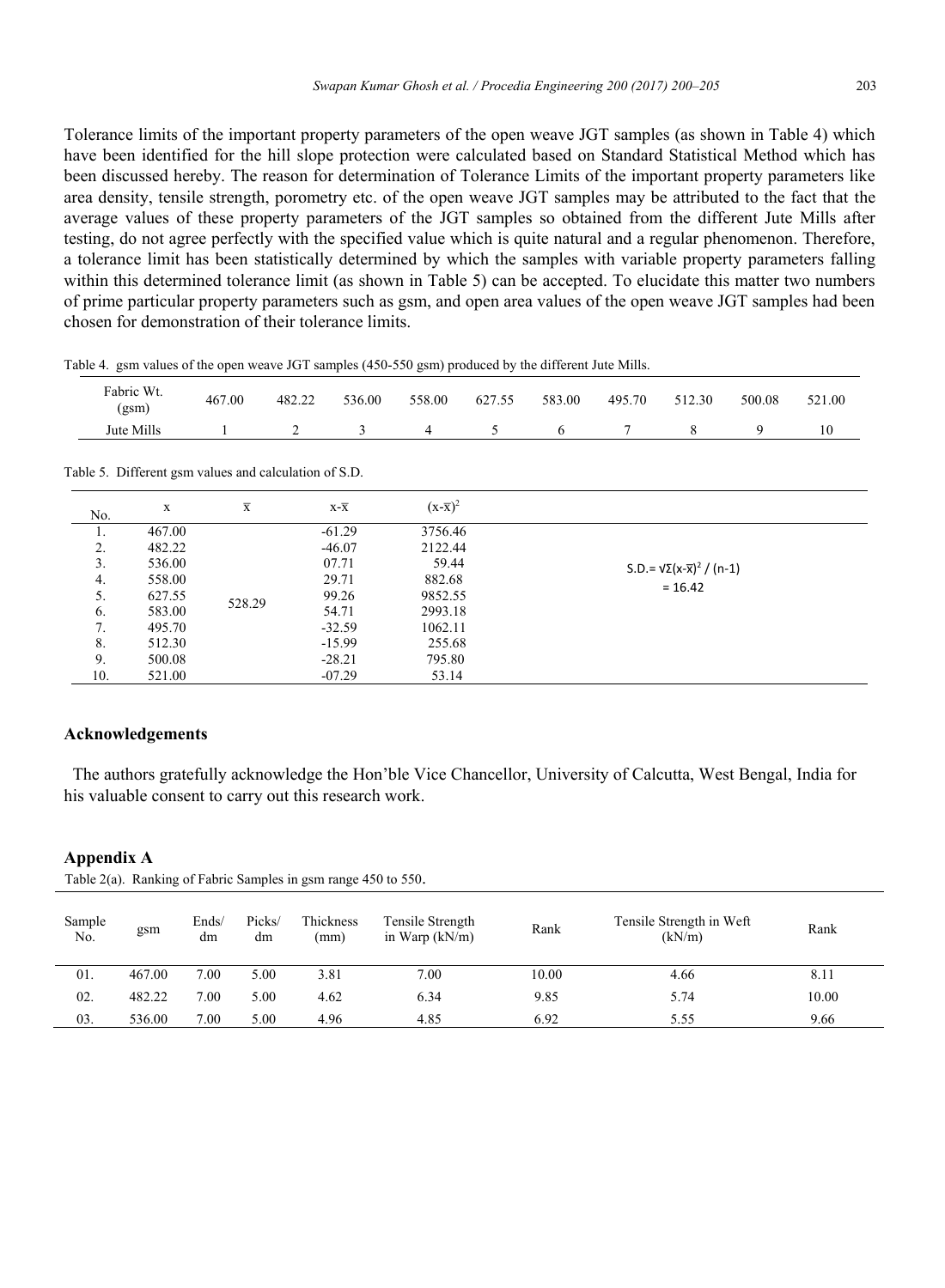| Sample<br>No. | Elongation<br>in Warp<br>$(\%)$ | Rank  | Elongation<br>in Weft<br>$(\%)$ | Rank  | Open Area<br>$(\%)$ | Rank  | <b>Total Rank</b> | Average Rank |
|---------------|---------------------------------|-------|---------------------------------|-------|---------------------|-------|-------------------|--------------|
| 01.           | 10.00                           | 10.00 | 8.00                            | 10.00 | 51.11               | 9.99  | 48.10             | 9.62         |
| 02.           | 11.00                           | 9.09  | 12.00                           | 6.66  | 55.87               | 9.14  | 44.74             | 8.94         |
| 03.           | 16.00                           | 6.24  | 16.00                           | 5.00  | 51.10               | 10.00 | 37.82             | 7.56         |

Table 2(a). Ranking of Fabric Samples in gsm range 450 to 550 (Continuation)

Table 2(b). Ranking of Fabric Samples in gsm range 550 to 650.

| Sample<br>No. | gsm    | Ends/<br>dm | Picks/<br>dm | Thickness<br>(mm) | Tensile Strength<br>in Warp $(kN/m)$ | Rank  | Tensile Strength in<br>Weft $(kN/m)$ | Rank  |
|---------------|--------|-------------|--------------|-------------------|--------------------------------------|-------|--------------------------------------|-------|
| 04.           | 593.11 | 8.00        | 7.00         | 5.47              | 11.76                                | 8.35  | 6.19                                 | 7.39  |
| 05.           | 606.00 | 7.50        | 6.50         | 4.52              | 9.23                                 | 6.56  | 6.00                                 | 7.16  |
| 06.           | 633.00 | 8.00        | 6.50         | 4.69              | 14.07                                | 10.00 | 8.37                                 | 10.00 |

Table 2(b). Ranking of Fabric Samples in gsm range 550 to 650 (Continuation).

| Sample<br>No. | Elongation<br>in Warp<br>$(\%)$ | Rank  | Elongation<br>in Weft<br>$(\%)$ | Rank  | Open Area<br>$(\%)$ | Rank  | <b>Total Rank</b> | Average Rank |
|---------------|---------------------------------|-------|---------------------------------|-------|---------------------|-------|-------------------|--------------|
| 04.           | 7.00                            | 10.00 | 12.00                           | 8.33  | 48.00               | 8.54  | 42.61             | 8.52         |
| 05.           | 10.00                           | 7.00  | 10.00                           | 10.00 | 51.50               | 7.96  | 38.68             | 7.73         |
| 06.           | 9.00                            | 7.70  | 11.00                           | 9.09  | 41.00               | 10.00 | 46.79             | 9.35         |

Table 2(c). Ranking of Fabric Samples in gsm range 650 to 750.

| Sample<br>No. | gsm    | Ends/<br>dm | Picks/<br>dm | Thickness<br>(mm) | Tensile Strength in<br>Warp $(kN/m)$ | Rank  | Tensile Strength in Weft<br>(kN/m) | Rank  |
|---------------|--------|-------------|--------------|-------------------|--------------------------------------|-------|------------------------------------|-------|
| 07.           | 699.00 | 7.50        | 8.00         | 4.66              | 16.86                                | 10.00 | 9.98                               | 10.00 |
| 08.           | 713.30 | 8.00        | 8.00         | 5.30              | 14.38                                | 8.52  | 6.98                               | 6.99  |
| 09.           | 660.00 | 7.50        | 7.50         | 5.47              | 9.05                                 | 5.36  | 9.92                               | 9.93  |

Table 2(c). Ranking of Fabric Samples in gsm range 650 to 750 (Continuation).

| Sample<br>No. | Elongation<br>in Warp<br>$(\%)$ | Rank  | Elongation<br>in Weft<br>$(\%)$ | Rank  | Open Area (%) | Rank  | <b>Total Rank</b> | Average<br>Rank |
|---------------|---------------------------------|-------|---------------------------------|-------|---------------|-------|-------------------|-----------------|
| 07.           | 9.00                            | 8.88  | 10.00                           | 10.00 | 41.50         | 9.71  | 48.59             | 9.71            |
| 08.           | 8.00                            | 10.00 | 13.00                           | 7.69  | 40.30         | 10.00 | 43.20             | 8.64            |
| 09.           | 13.00                           | 6.15  | 16.00                           | 6.25  | 49.00         | 8.22  | 35.91             | 7.18            |